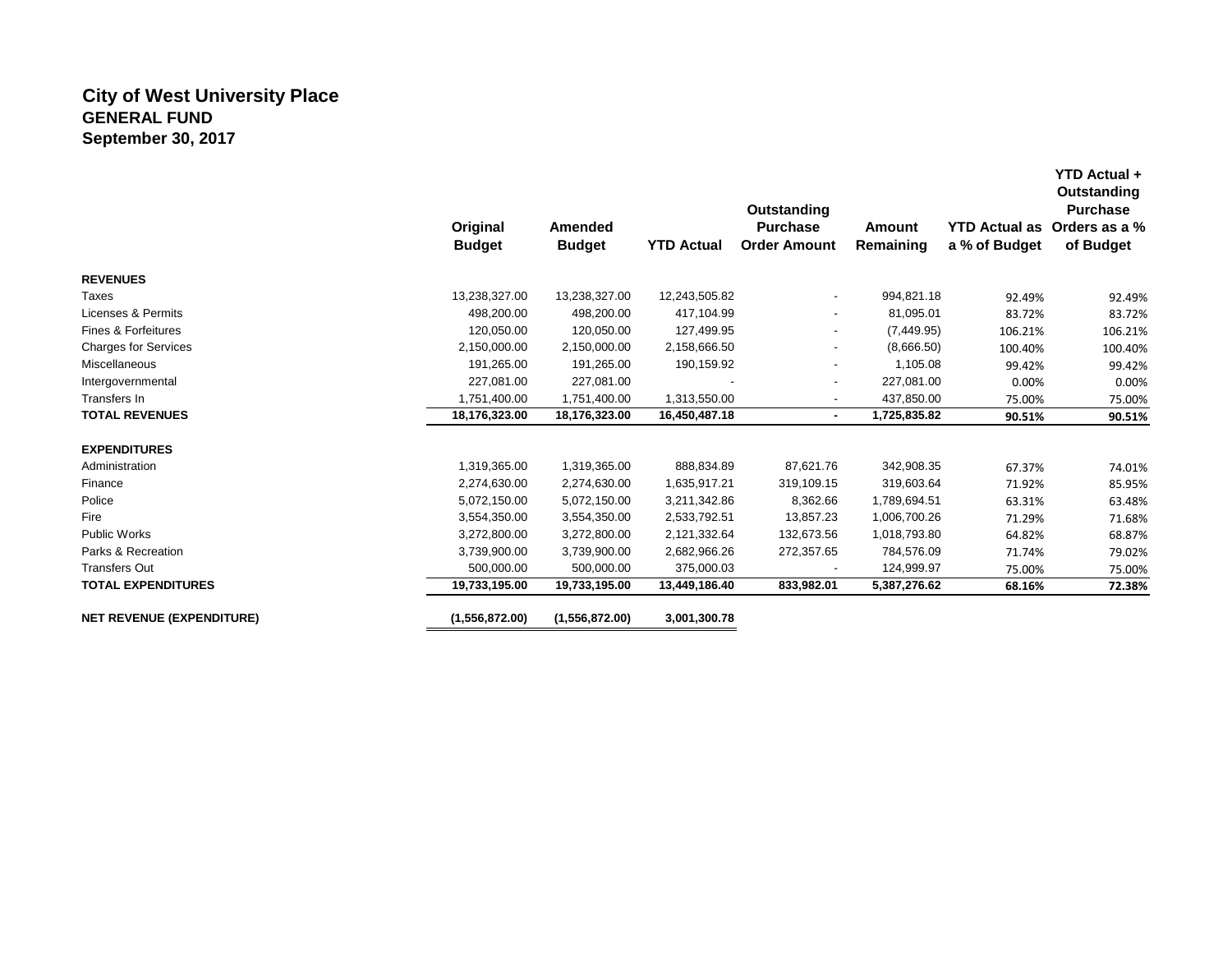#### **City of West University Place WATER & SEWER FUND September 30, 2017**

|                                                   | Original<br><b>Budget</b> | Amended<br><b>Budget</b> | <b>YTD Actual</b>        | Outstanding<br><b>Purchase</b><br><b>Order Amount</b> | Amount<br>Remaining      | <b>YTD Actual as</b><br>a % of Budget | YTD Actual +<br>outstanding<br><b>Purchase</b><br>Orders as a %<br>of Budget |
|---------------------------------------------------|---------------------------|--------------------------|--------------------------|-------------------------------------------------------|--------------------------|---------------------------------------|------------------------------------------------------------------------------|
| <b>REVENUES</b>                                   |                           |                          |                          |                                                       |                          |                                       |                                                                              |
| <b>Charges for Services</b>                       | 7,235,000.00              | 7,235,000.00             | 4,877,726.85             |                                                       | 2,357,273.15             | 67.42%                                | 67.42%                                                                       |
| Miscellaneous                                     | 5,000.00                  | 5,000.00                 | 8,823.23                 |                                                       | (3,823.23)               | 176.46%                               | 176.46%                                                                      |
| <b>TOTAL REVENUES</b>                             | 7,240,000.00              | 7,240,000.00             | 4,886,550.08             |                                                       | 2,353,449.92             | 67.49%                                | 67.49%                                                                       |
| <b>EXPENDITURES</b>                               |                           |                          |                          |                                                       |                          |                                       |                                                                              |
| Finance                                           | 276,400.00                | 276,400.00               | 192,448.02               | 18,523.81                                             | 65,428.17                | 69.63%                                | 76.33%                                                                       |
| <b>Public Works</b>                               | 4,204,600.00              | 4,204,600.00             | 2,794,080.67             | 905,104.55                                            | 505,414.78               | 66.45%                                | 87.98%                                                                       |
| Debt Service                                      |                           |                          | $\overline{\phantom{a}}$ |                                                       | $\overline{\phantom{a}}$ | $\overline{\phantom{a}}$              | $\overline{\phantom{a}}$                                                     |
| <b>Transfer To General Fund</b>                   | 1,545,500.00              | 1,545,500.00             | 1,159,125.03             |                                                       | 386,374.97               | 75.00%                                | 75.00%                                                                       |
| Transfer to City Hall Expansion Construction Fund |                           | $\overline{\phantom{a}}$ |                          |                                                       |                          |                                       |                                                                              |
| Transfer to W&S CIP Fund                          |                           |                          |                          |                                                       |                          | $\overline{\phantom{0}}$              |                                                                              |
| <b>TOTAL EXPENDITURES</b>                         | 6,026,500.00              | 6,026,500.00             | 4,145,653.72             | 923,628.36                                            | 957,217.92               | 68.79%                                | 84.12%                                                                       |
| <b>NET REVENUE (EXPENDITURE)</b>                  | 1,213,500.00              | 1,213,500.00             | 740,896.36               |                                                       |                          |                                       |                                                                              |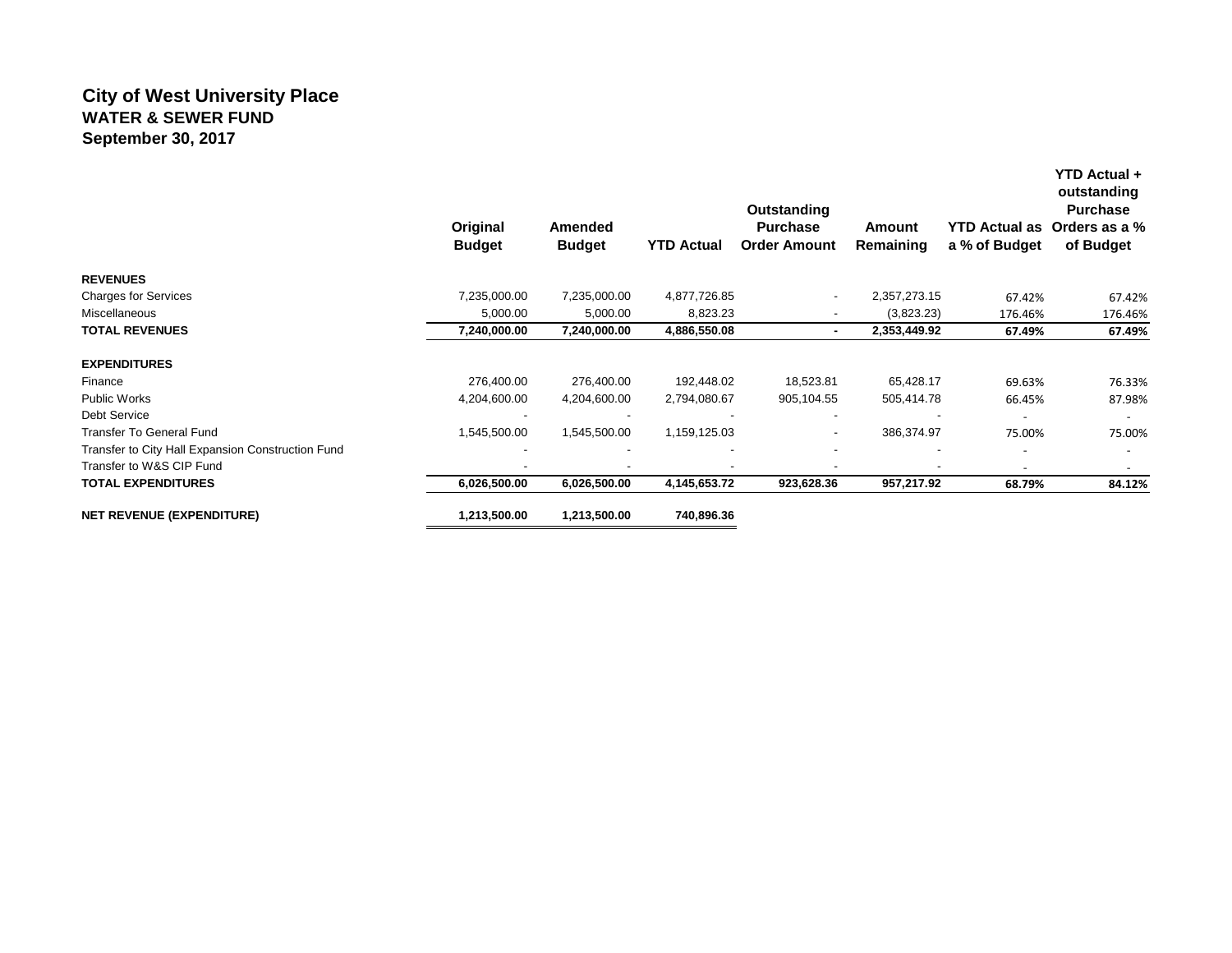### **City of West University Place SOLID WASTE FUND September 30, 2017**

|                                  | Original<br><b>Budget</b> | Amended<br><b>Budget</b> | <b>YTD Actual</b> | <b>Outstanding</b><br><b>Purchase</b><br><b>Order Amount</b> | Amount<br>Remaining | <b>YTD Actual as</b><br>a % of Budget | YTD Actual +<br>Outstanding<br><b>Purchase</b><br>Orders as a %<br>of Budget |
|----------------------------------|---------------------------|--------------------------|-------------------|--------------------------------------------------------------|---------------------|---------------------------------------|------------------------------------------------------------------------------|
| <b>REVENUES</b>                  |                           |                          |                   |                                                              |                     |                                       |                                                                              |
| Solid Waste Collection           | 1,651,000.00              | 1,651,000.00             | 1,140,238.41      | $\overline{\phantom{a}}$                                     | 510,761.59          | 69.06%                                | 69.06%                                                                       |
| Sales of Recyclables             | 3,000.00                  | 3,000.00                 | 11,506.84         |                                                              | (8,506.84)          | 383.56%                               | 383.56%                                                                      |
| Miscellaneous                    |                           |                          | 2,548.66          | -                                                            | (2,548.66)          |                                       |                                                                              |
| <b>TOTAL REVENUES</b>            | 1,654,000.00              | 1,654,000.00             | 1,154,293.91      | $\blacksquare$                                               | 499,706.09          | 69.79%                                | 69.79%                                                                       |
| <b>EXPENDITURES</b>              |                           |                          |                   |                                                              |                     |                                       |                                                                              |
| <b>General Services</b>          | 1,058,100.00              | 1,058,100.00             | 682,297.39        | 136,325.49                                                   | 239,477.12          | 64.48%                                | 77.37%                                                                       |
| <b>Recycling Facility</b>        | 8,900.00                  | 8,900.00                 | 5,219.00          | 731.03                                                       | 2,949.97            | 58.64%                                | 66.85%                                                                       |
| <b>Curbside Recycling</b>        | 294,400.00                | 294,400.00               | 192,822.31        | 46,647.52                                                    | 54,930.17           | 65.50%                                | 81.34%                                                                       |
| <b>TOTAL EXPENDITURES</b>        | 1,361,400.00              | 1,361,400.00             | 880,338.70        | 183,704.04                                                   | 297,357.26          | 64.66%                                | 78.16%                                                                       |
| <b>NET REVENUE (EXPENDITURE)</b> | 292,600.00                | 292,600.00               | 273,955.21        |                                                              |                     |                                       |                                                                              |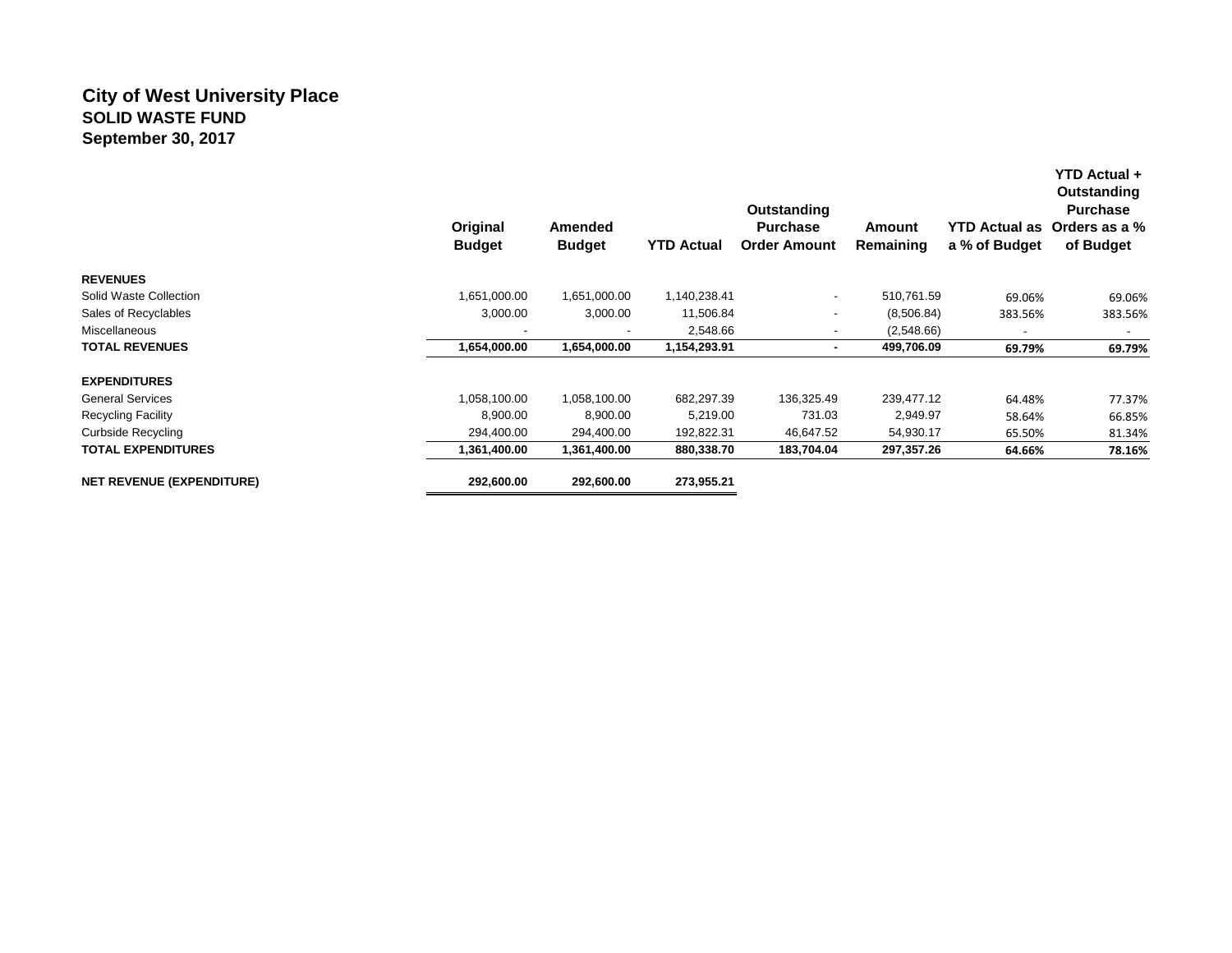## **City of West University Place TECHNOLOGY MANAGEMENT FUND September 30, 2017**

|                                           | Original<br><b>Budget</b> | Amended<br><b>Budget</b> | <b>YTD Actual</b> | Outstanding<br><b>Purchase</b><br><b>Order Amount</b> | Amount<br>Remaining | a % of Budget | Outstanding<br><b>Purchase</b><br>YTD Actual as Orders as a %<br>of Budget |
|-------------------------------------------|---------------------------|--------------------------|-------------------|-------------------------------------------------------|---------------------|---------------|----------------------------------------------------------------------------|
| <b>REVENUES</b>                           |                           |                          |                   |                                                       |                     |               |                                                                            |
| TRANSFER FROM GENERAL FUND                | 1,301,100.00              | 1,301,100.00             | 975,825.00        | $\overline{\phantom{a}}$                              | 325,275.00          | 75.00%        | 75.00%                                                                     |
| TRANSFER FROM WATER & SEWER FUND          | 123,500.00                | 123,500.00               | 92,625.03         | $\overline{\phantom{a}}$                              | 30.874.97           | 75.00%        | 75.00%                                                                     |
| TRANSFER FROM SOLID WASTE FUND            | 45,800.00                 | 45,800.00                | 34,350.03         |                                                       | 11,449.97           | 75.00%        | 75.00%                                                                     |
| <b>EARNINGS ON INVESTMENTS</b>            |                           |                          | 2,426.11          |                                                       | (2,426.11)          |               |                                                                            |
| <b>MISCELLANEOUS</b>                      |                           |                          | 3,159.00          | $\overline{\phantom{a}}$                              | (3, 159.00)         |               |                                                                            |
| <b>TOTAL REVENUES</b>                     | 1,470,400.00              | 1,470,400.00             | 1,108,385.17      | $\blacksquare$                                        | 362,014.83          | 75.38%        | 75.38%                                                                     |
| <b>EXPENDITURES</b>                       |                           |                          |                   |                                                       |                     |               |                                                                            |
| PERSONNEL                                 | 533,400.00                | 533,400.00               | 380,183.95        | $\overline{\phantom{a}}$                              | 153,216.05          | 71.28%        | 71.28%                                                                     |
| HARDWARE & SOFTWARE MAINTENANCE CONTRACTS | 500,580.00                | 500,580.00               | 384,104.94        | 25,779.26                                             | 90,695.80           | 76.73%        | 81.88%                                                                     |
| TELE-COMMUNICATIONS & DATA & RADIO        | 270,000.00                | 270,000.00               | 173,850.38        | 11,918.52                                             | 84,231.10           | 64.39%        | 68.80%                                                                     |
| <b>CONSULTANTS</b>                        | 15,000.00                 | 15,000.00                | 12,081.25         | 5,483.00                                              | (2, 564.25)         | 80.54%        | 117.10%                                                                    |
| <b>TRAVEL &amp; TRAINING</b>              | 12,800.00                 | 12,800.00                | 3,203.79          | 6,975.00                                              | 2,621.21            | 25.03%        | 79.52%                                                                     |
| OTHER CONTRACTED SERVICES                 |                           | $\blacksquare$           | 12,146.00         | $\overline{\phantom{a}}$                              | (12, 146.00)        |               |                                                                            |
| <b>TECHNOLOGY PROJECTS</b>                |                           |                          | 12.00             |                                                       | (12.00)             |               |                                                                            |
| HIGH TECHNOLOGY REPLACEMENTS              | 90,000.00                 | 90,000.00                | 35,368.05         | 3,928.00                                              | 50,703.95           | 39.30%        | 43.66%                                                                     |
| <b>TOTAL EXPENDITURES</b>                 | 1,421,780.00              | 1,421,780.00             | 1,000,950.36      | 54,083.78                                             | 366,745.86          | 70.40%        | 74.21%                                                                     |
| <b>NET REVENUE (EXPENDITURE)</b>          | 48,620.00                 | 48,620.00                | 107,434.81        | (54,083.78)                                           | (4,731.03)          |               |                                                                            |

**YTD Actual +**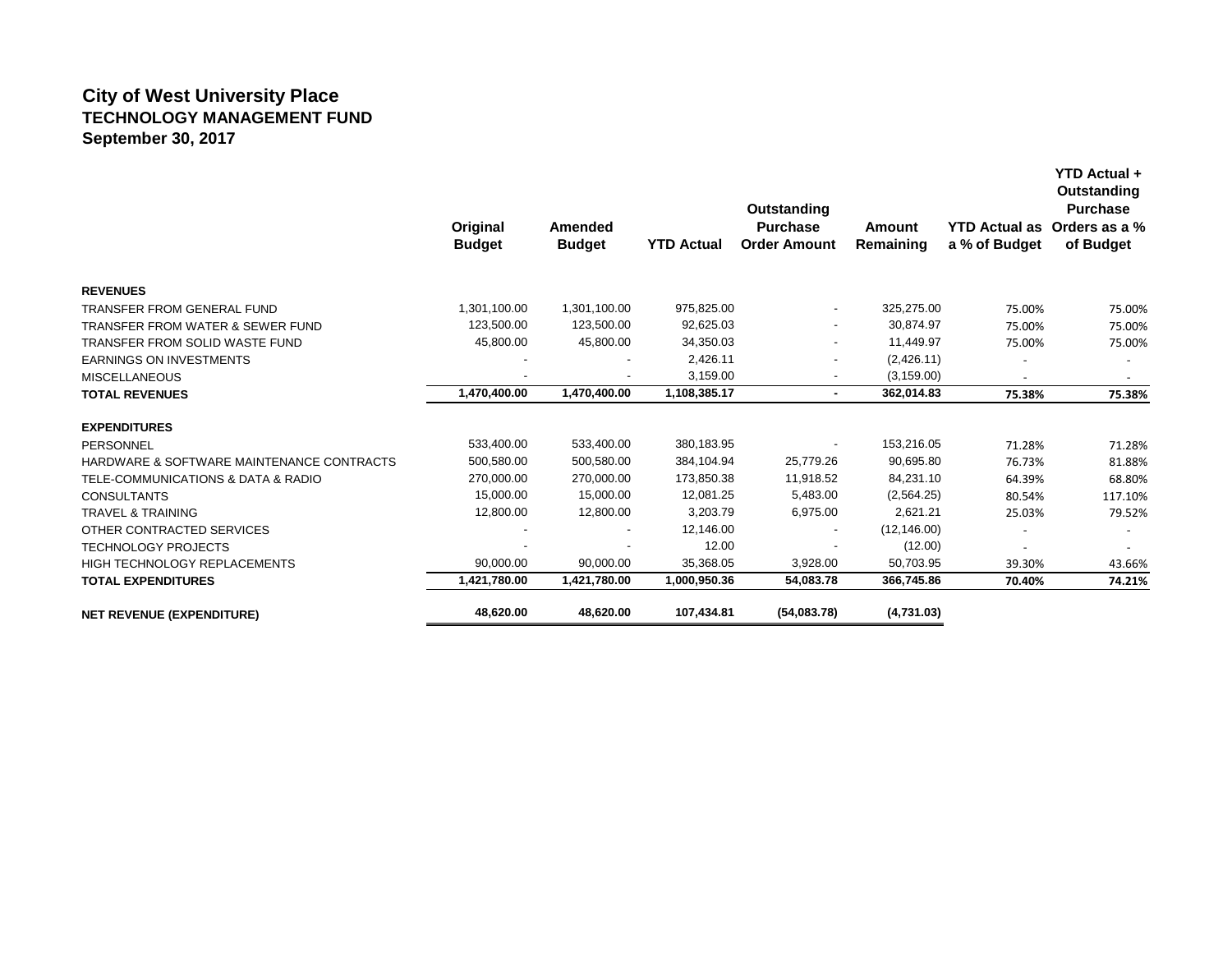## **City of West University Place VEHICLE REPLACEMENT FUND September 30, 2017**

|                                  | Original<br><b>Budget</b> | Amended<br><b>Budget</b> | <b>YTD Actual</b> | Outstanding<br><b>Purchase</b><br><b>Order Amount</b> | <b>Amount</b><br>Remaining | <b>YTD Actual as</b><br>a % of Budget | Outstanding<br><b>Purchase</b><br>Orders as a %<br>of Budget |
|----------------------------------|---------------------------|--------------------------|-------------------|-------------------------------------------------------|----------------------------|---------------------------------------|--------------------------------------------------------------|
| <b>REVENUES</b>                  |                           |                          |                   |                                                       |                            |                                       |                                                              |
| TRANSFER FROM GENERAL FUND       | 331,300.00                | 331,300.00               | 248,474.97        | $\overline{\phantom{a}}$                              | 82,825.03                  | 75.00%                                | 75.00%                                                       |
| TRANSFER FROM WATER & SEWER FUND | 76,000.00                 | 76,000.00                | 56,999.97         | $\overline{\phantom{a}}$                              | 19,000.03                  | 75.00%                                | 75.00%                                                       |
| TRANSFER FROM SOLID WASTE FUND   | 192,000.00                | 192,000.00               | 144,000.00        | $\overline{\phantom{a}}$                              | 48,000.00                  | 75.00%                                | 75.00%                                                       |
| SALE OF CITY PROPERTY            |                           |                          | 10,690.00         | $\overline{\phantom{a}}$                              | (10,690.00)                |                                       |                                                              |
| <b>EARNINGS ON INVESTMENTS</b>   | $\overline{\phantom{a}}$  | $\overline{\phantom{a}}$ | 12,483.41         | $\overline{\phantom{a}}$                              | (12, 483.41)               |                                       |                                                              |
| <b>TOTAL REVENUES</b>            | 599,300.00                | 599,300.00               | 472,648.35        | $\blacksquare$                                        | 126,651.65                 | 78.87%                                | 78.87%                                                       |
| <b>EXPENDITURES</b>              |                           |                          |                   |                                                       |                            |                                       |                                                              |
| <b>TRUCKS</b>                    | 74,000.00                 | 74,000.00                | 17,236.89         | 7,212.52                                              | 49,550.59                  | 23.29%                                | 33.04%                                                       |
| <b>OTHER EQUIPMENT</b>           | 7,000.00                  | 7,000.00                 | 2,014.00          |                                                       | 4,986.00                   | 28.77%                                | 28.77%                                                       |
| <b>TOTAL EXPENDITURES</b>        | 81,000.00                 | 81,000.00                | 19,250.89         | 7,212.52                                              | 54,536.59                  | 23.77%                                | 32.67%                                                       |
| <b>NET REVENUE (EXPENDITURE)</b> | 518,300.00                | 518,300.00               | 453,397.46        |                                                       |                            |                                       |                                                              |

**YTD Actual +**